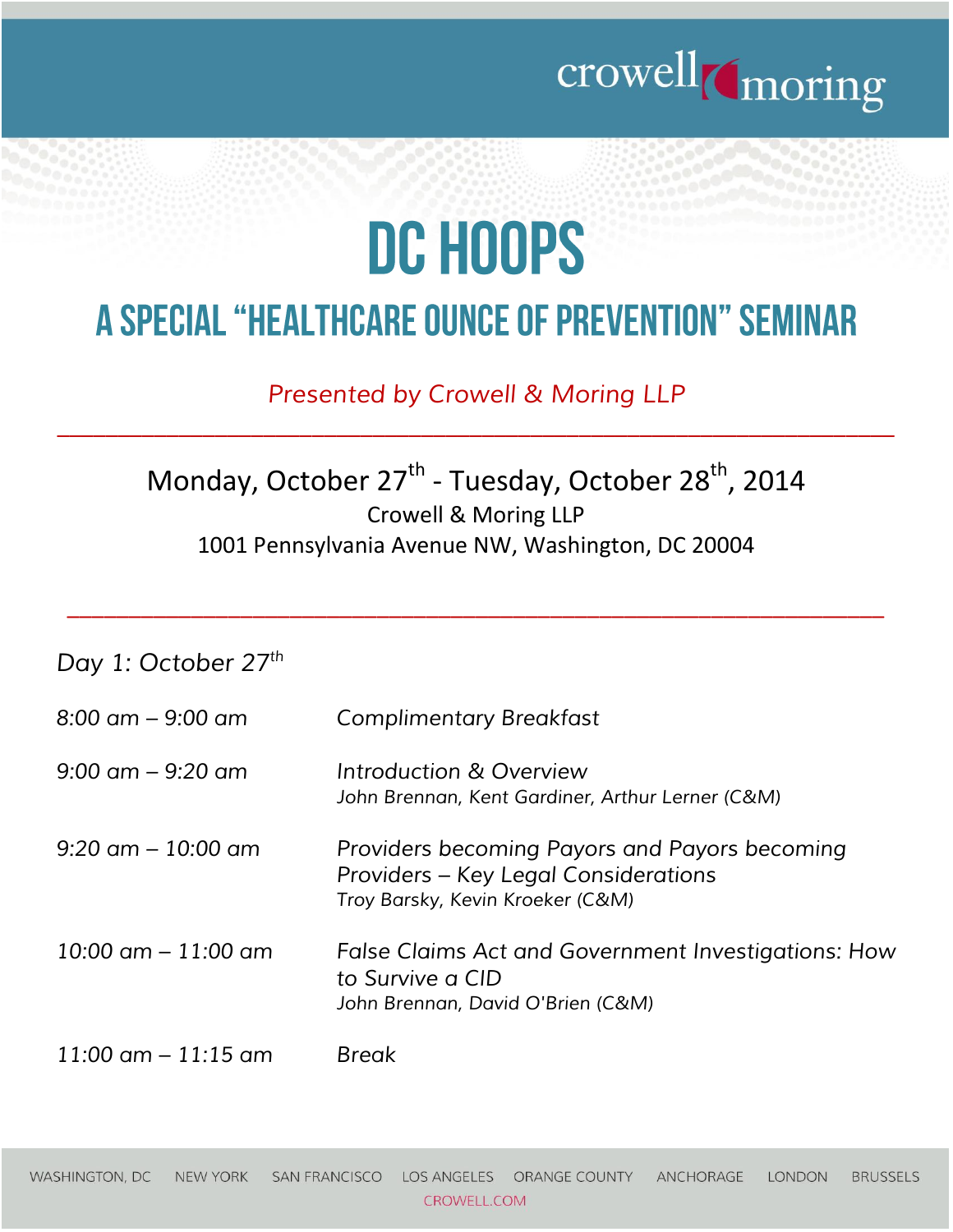

| $11:15$ am $-12:15$ pm | Hot Issues in Payor/Provider Litigation<br>Christopher Flynn, Peter Roan (C&M)                                                                                                                                             |
|------------------------|----------------------------------------------------------------------------------------------------------------------------------------------------------------------------------------------------------------------------|
| $12:15$ pm $-1:45$ pm  | Luncheon/AHIP & AHA Joint Discussion on the<br>Changing Landscape of Healthcare Delivery<br>Melinda Hatton, Sr. Vice President & General Counsel (AHA);<br>Joseph Miller, General Counsel (AHIP);<br>Mary Anne Mason (C&M) |
| 1:45 pm $-$ 2:45 pm    | Antitrust in an Era of Healthcare Reform<br>Kevin Hahm, Deputy Assistant Director, Mergers IV (FTC);<br>Katherine Funk, Shawn Johnson (C&M)                                                                                |
| $2:45$ pm $-3:45$ pm   | <b>Concurrent Sessions:</b>                                                                                                                                                                                                |
|                        | Key Issues in Advertising and Marketing in the<br><b>Healthcare Industry</b><br>Christopher Cole, David Ervin (C&M)                                                                                                        |
|                        | MA/PDP Developments and Changes<br>Christine Clements, Xavier Baker (C&M)                                                                                                                                                  |
| $3:45$ pm $-4:15$ pm   | <b>Break</b>                                                                                                                                                                                                               |
| $4:15$ pm $-5:15$ pm   | <b>Concurrent Sessions:</b>                                                                                                                                                                                                |
|                        | "Don't Sign That Yet": Tools and Tips for Identifying<br>and Avoiding Common Traps in Health Care<br><b>Commercial Contracting</b><br>Andrew Hefty, Scott Moore, Todd Rosenberg, (C&M)                                     |
|                        | Exchanges, MHPAEA and More<br>Teresa Miller, Joel Wood (C&M)                                                                                                                                                               |
| 5:15 $pm - 6:30$ pm    | Reception                                                                                                                                                                                                                  |